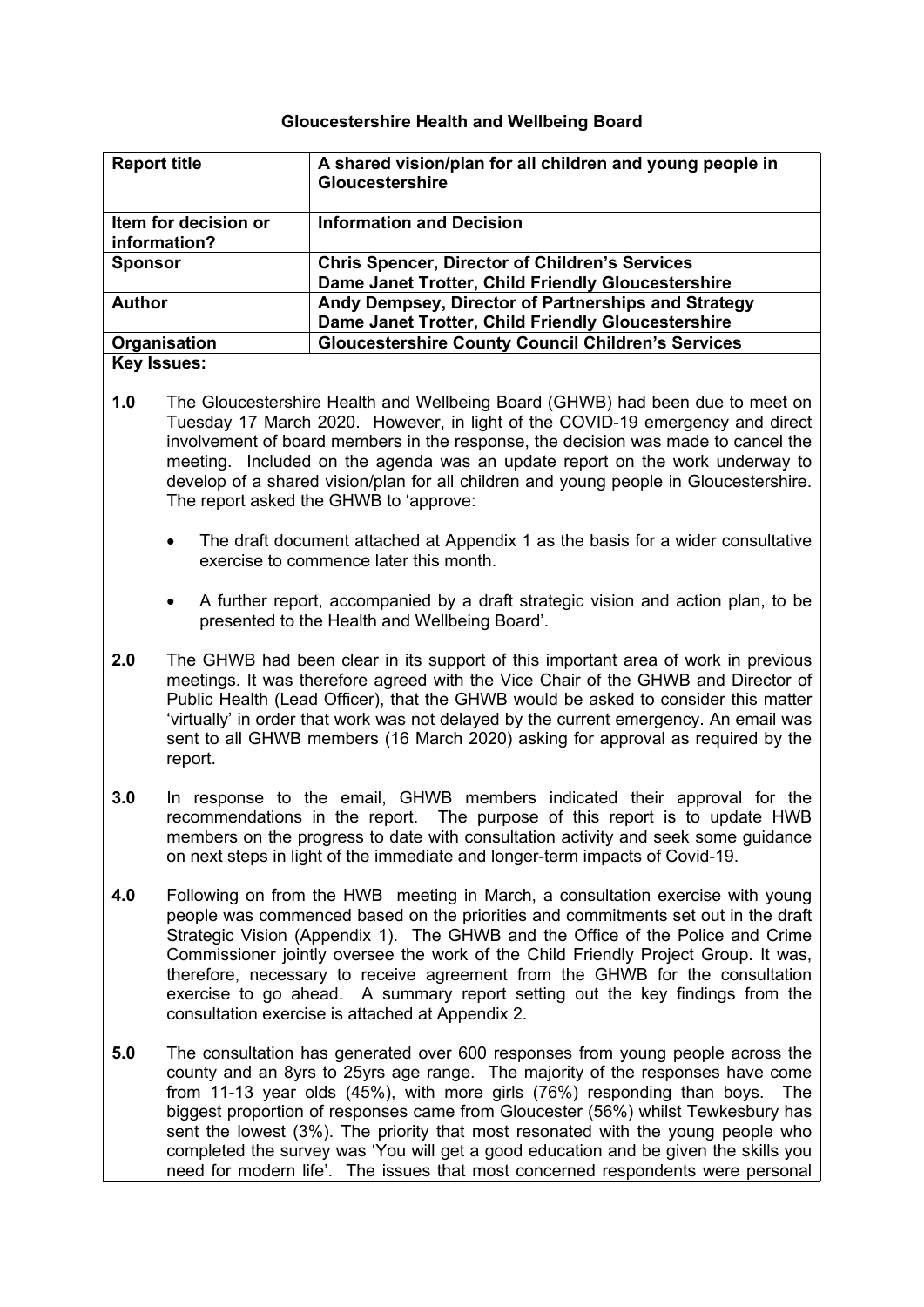safety and fairness and equality. Within the free text sections of the questionnaire, mental health and equal access emerged as key themes. Overall, the consultation exercise has highlighted that the priorities within the draft document considered by GHWB in March resonate with the experiences and concerns of young people.

- **6.0** Alongside the consultation with young people, Dame Janet Trotter and Andy Dempsey, Director of Partnerships: Children's Services, are meeting with the District Councils during July to seek their views around the priorities and explore the support they can provide towards meeting those commitments. This will extend, over time, to engage with wider range of key stakeholders and partners in the county with an enduring involvement in the safety and wellbeing of children and young people in the county.
- **7.0** Covid-19, which could be argued to be the greatest challenge to face the United Kingdom since the second world war, has had a significant and unprecedented impact on services for, and the situation of, children and young people in Gloucestershire. Many children have been without education and early years provision since March and those in receipt of specialist services have experienced a range of approaches towards the continuation of provision during this period. Activity that had previously involved a face to face, personalised service has, in some instances transferred to digital platforms, in order to sustain some level of engagement during the lockdown period.
- **8.0** Nationally, and as a county, we are in the early stages of the transition from the immediate crisis response, which aimed to mitigate the health impact of Covid 19 whilst simultaneously sustaining services for the most vulnerable, towards the longerterm restoration and transformation of services and the wider community. Whilst it is too early to determine the longer-term impact of Covid 19, we can anticipate a number of challenges and opportunities in the short to medium term:
	- The pandemic will have an effect on all current county strategies and plans as the county revises its strategies, the Child Friendly Project will necessarily need to flex its strategy.
	- Inequalities have been magnified by the pandemic rather than lessened. It has been highlighted nationally that the pandemic has differentially impacted on households in poverty and individuals from BAME communities.
	- Many children who were already behind in their personal, educational and social development will have been doubly disadvantaged by their experiences over the past few months.
	- Collaborative arrangements that have developed across agencies and sectors in order to support and engage children and families during the crisis phase provide the potential for innovation and integration, potentially becoming part of a new 'business as usual'
- **9.0** In developing the draft document considered by GHWB in March, considerable care was taken to ensure it supported and aligned with the strategic vision for the county set out in Leadership Gloucestershire's Vision 2050 document. It follows, therefore, that any changes to the 2050 Vision that may be deemed necessary to respond to the challenges of Covid 19 will need to be reflected within our aspiration to create a 'child friendly county' through a shared strategic vision for children and young people. Whilst initial consultation with young people suggests the priorities are broadly